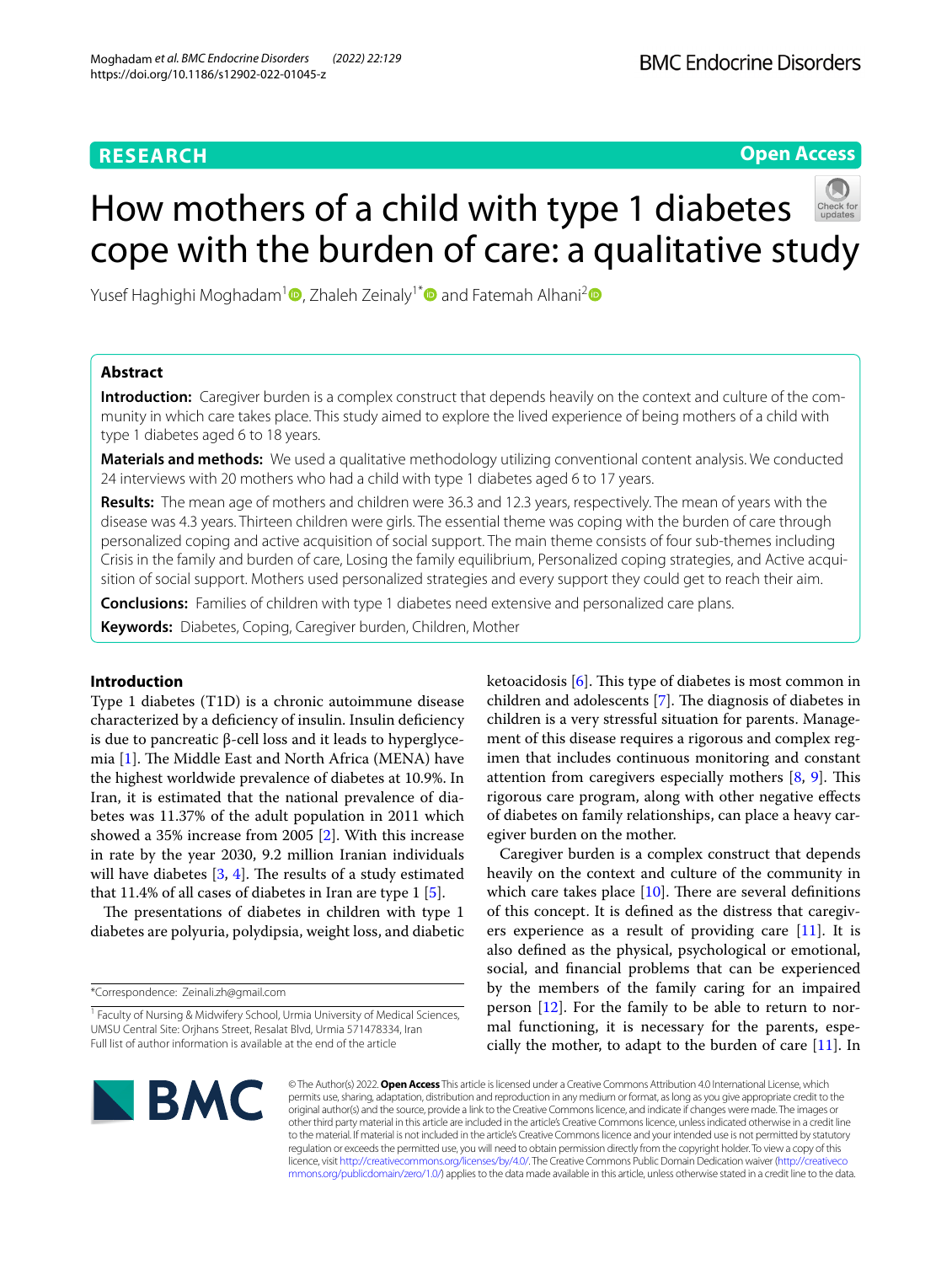Middle Eastern countries such as Iran, mothers are usually responsible for caring for their children. Working women are more likely to care for children than men [\[13](#page-6-12)].

Some studies have examined the caregiver burden of parents or mothers with children with diabetes. For example, a study on blog posts and their associated comments were analyzed using thematic analysis and five major themes emerged. They were respectively the impact of the child's diagnosis, the burden of intense self-management experienced in caring for a child with T1D, caregivers' use of technology to ease their fear of hypoglycemia, and impacts that device alarms associated with this technology have on caregiver burden, caregivers' perceptions of frequently missed or delayed diagnosis of T1D and the frustration this causes, and the resilience that caregivers develop despite the burdens they experience [\[14](#page-6-13)]. Another study in China showed that family members were the main care providers for pediatric T1DM patients. They need to handle a diverse variety of problems related to caring [\[15\]](#page-6-14). Based on their results problems of caring cause a lot of caregiver burden. Participating mothers in a study by Rossiter, Cooper [[16](#page-6-15)] in the United Arab Emirates described initial reactions of shock and disbelief to the diagnosis of diabetes in the children. While the initial reaction was followed by near ordinary and normal family functioning, they found that there is a lot of burden of care in these children. The family, culture, and faith as critical supports in the whirlwind daily challenge of balancing the multiple demands and competing needs of the newly diagnosed child and the broader family. A study in India showed that parents had depressive symptoms regarding self-reported T1D stigma which was related to poor glycemic control [\[17](#page-6-16)]. In summary, caregiver burden is a big concern of families with children with diabetes. It can cause mental health problems and also is related to several factors like social support.

According to previous literature, caring for children with diabetes is a very difficult task. Mothers are the primary caregivers in most countries, especially in the middle eastern ones and cultures [\[10](#page-6-9), [18](#page-7-0)]. Most mothers and families accept the disease eventually but in diferent paths. Our insight about the burden of care and how mothers deal with it can help us provide better care in different stages of their coping process. The study aimed to explore the experience of mothers who had a child with Type 1 diabetes from receiving the diagnosis and caring for their child.

# **Methods**

This study was qualitative research that was performed using conventional content analysis. The use of content analysis as a research method has been widened in health studies in recent years. Conventional content analysis aims to describe a phenomenon  $[19-21]$  $[19-21]$  $[19-21]$ . The phenomenon in this study was the lived experience of mothers of a young child with T1D.

# **Participants**

The study participants were 20 mothers of a child with T1D. The inclusion criteria consisted of mothers who had a child with T1D, were Iranian, married, living with their spouse, had no physical or mental problems, at least one year had passed since their child was diagnosed with T1D, and willing to participate in the study. The recruitment was conducted at two centers including the Pediatric hospital of Urmia, Iran, and Children's Medical Center of Tehran, Iran from June 2019 to June 2020. The participants were recruited using a fyer with study aim and details asking mothers of a child with T1D to speak with the researcher (First Author) on the subject of their experience of diabetes diagnosis and care. Purposeful sampling was applied and at the end, a total of 24 mothers were invited. Of them, 20 mothers gave their consent to participate. The study participants' demographic characteristics are presented in Table [1](#page-2-0). Four mothers did not have enough time to participate in interviews.

## **Data collection**

Data were collected through in-depth semi-structured interviews conducted by the frst author who is a Ph.D. candidate in nursing. The first author attended several qualitative study workshops and the interviews were guided by one supervisor and one advisor. Twentyfour interviews with twenty participants were conducted. First, the aim and procedures of the study were explained to all participants. Written informed consent was obtained and the interviews were recorded by an mp3 recorder. The interviews began with open-ended questions like "Tell me about your caring experience of your child?", "How did you fnd out about your child's diabetes?", "How has your child's diabetes afected your life?". Follow-up questions continued on the mothers' responses. With 21 interviews the data got redundant and all aspects of the main theme and subthemes emerged. Three more interviews were conducted to ensure that the data saturation was achieved. The duration of each interview was 20–84 min. To create maximum variation, participants were selected from diferent social, economic, and educational levels.

# **Data analysis**

MAXQDA software (version 10, VERBI Software, Berlin, Germany) was used for the transcription and classifcation of codes. Data were analyzed using conventional content analysis. The first author transcribed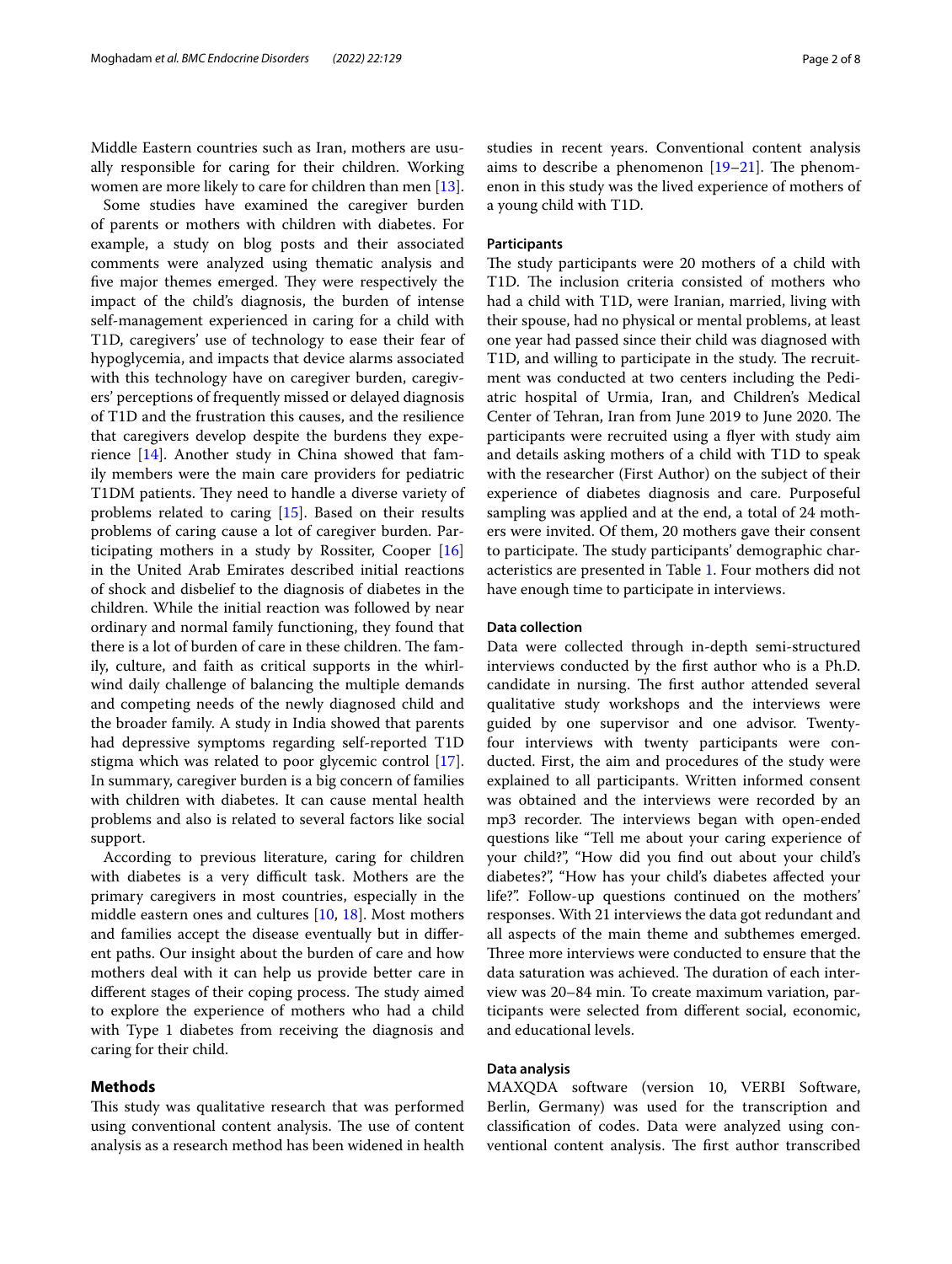| ID             | Age | <b>Siblings</b> | <b>Education</b>  | Job              | Age of Child<br>(Year) | <b>Birth Rank</b> | Gender | <b>Disease</b><br><b>Duration</b><br>(year) |
|----------------|-----|-----------------|-------------------|------------------|------------------------|-------------------|--------|---------------------------------------------|
|                | 31  | 2               | Elementary School | Housewife        | 13                     |                   | Female | $\overline{7}$                              |
| $\overline{2}$ | 44  | 3               | Elementary School | Housewife        | 12                     | 3                 | Female | 3                                           |
| 3              | 35  | $\overline{2}$  | High School       | Housewife        | 14                     | $\overline{2}$    | Male   |                                             |
| 4              | 35  | 3               | Elementary School | Housewife        | 12                     | 3                 | Female | 6                                           |
| 5              | 40  | $\overline{4}$  | Illiterate        | Housewife        | 15                     | 2                 | Female | 8                                           |
| 6              | 38  |                 | Diploma           | Housewife        | 14                     |                   | Female | 13                                          |
| 7              | 30  | $\overline{2}$  | Diploma           | Housewife        | 13                     | $\mathbf{1}$      | Female | 1.5                                         |
| 8              | 38  | 2               | College Degree    | Retired Employee | 11                     | $\overline{2}$    | Female | 1.5                                         |
| 9              | 31  | 1               | Diploma           | Housewife        | 10                     | $\overline{2}$    | Male   | $\overline{2}$                              |
| 10             | 40  | 3               | Illiterate        | Housewife        | 13                     | 2                 | Female | 1.5                                         |
| 11             | 48  | $\overline{4}$  | High School       | Housewife        | 13                     | 4                 | Male   | 1.5                                         |
| 12             | 38  | 3               | Elementary School | Housewife        | $\overline{7}$         | 3                 | Female | 5                                           |
| 13             | 34  | 2               | Elementary School | Housewife        | 12                     |                   | Female | 6                                           |
| 14             | 32  | $\overline{2}$  | Diploma           | Housewife        | 14                     |                   | Male   | $\mathcal{P}$                               |
| 15             | 20  | 3               | Elementary School | Housewife        | 13                     | 3                 | Male   | 10                                          |
| 16             | 33  | 2               | High School       | Housewife        | 6                      | 2                 | Male   | 5                                           |
| 17             | 32  | $\overline{2}$  | Illiterate        | Housewife        | 13                     |                   | Female | $\overline{2}$                              |
| 18             | 42  | 2               | Diploma           | Housewife        | 12                     |                   | Female | 3                                           |
| 19             | 47  | 3               | Elementary School | Housewife        | 11                     | 3                 | Male   |                                             |
| 20             | 38  |                 | College Degree    | Employee         | 16                     |                   | Female | 6                                           |

<span id="page-2-0"></span>**Table 1** Demographic characteristics of study participants

all interviews verbatim. Then she read them repeatedly to obtain a general idea. In the frst step of coding, the meaning units were determined and compressed into initial codes. The meaning units were the whole interview, paragraphs, and sentences. The initial coding was conducted by the frst author (A nursing Ph.D. candidate) and supervised by one supervisor and one advisor who are Ph.D. in nursing and expert in the feld of qualitative research. Codes were placed in subcategories based on their similarity and diferences and each of these subcategories formed categories. In the end, the main categories that provide a pattern formed the main theme which consisted of four sub-themes (Graneheim & Lundman, 2004). The data analysis started with the first interview, and future interviews were guided by the analysis and this process continued until the last interview (Elo & Kyngas, 2008; Graneheim & Lundman, 2004). The analysis moved back and forth between the main theme and sub-themes until consensus was reached by all authors.

# **Rigor**

Guba & Lincoln criteria, including credibility, transferability, conformability, and dependability were used to assure the rigor of qualitative data [[19,](#page-7-1) [22\]](#page-7-3). Member checking was carried out to ensure the data's credibility. All codes were checked with participants after interviews by phone or email and two extra interviews were conducted with two participants. During the interview, the interviewees' words were feedback to them for confirmation. Prolonged engagement, sufficient time allocation, and good communication were used as well. We used detailed and thick data descriptions to ensure data transferability therefore other researchers can have a full understanding of research steps. Three experts in the feld of qualitative research and diabetes care were asked to review the reports and comments on the codes and findings to achieve conformability. The interviews were conducted using the Persian language. All quotes and questions in this article were translated to English by two members of the research team. After translation, all of them were reviewed with a bilingual expert who is an expert in the English language.

## **Ethics considerations**

The study was approved by the Ethics Committee and performed in accordance with the Helsinki Declaration. The study was approved by both hospitals' relevant authorities. The mothers were informed that they could withdraw from the study at any time.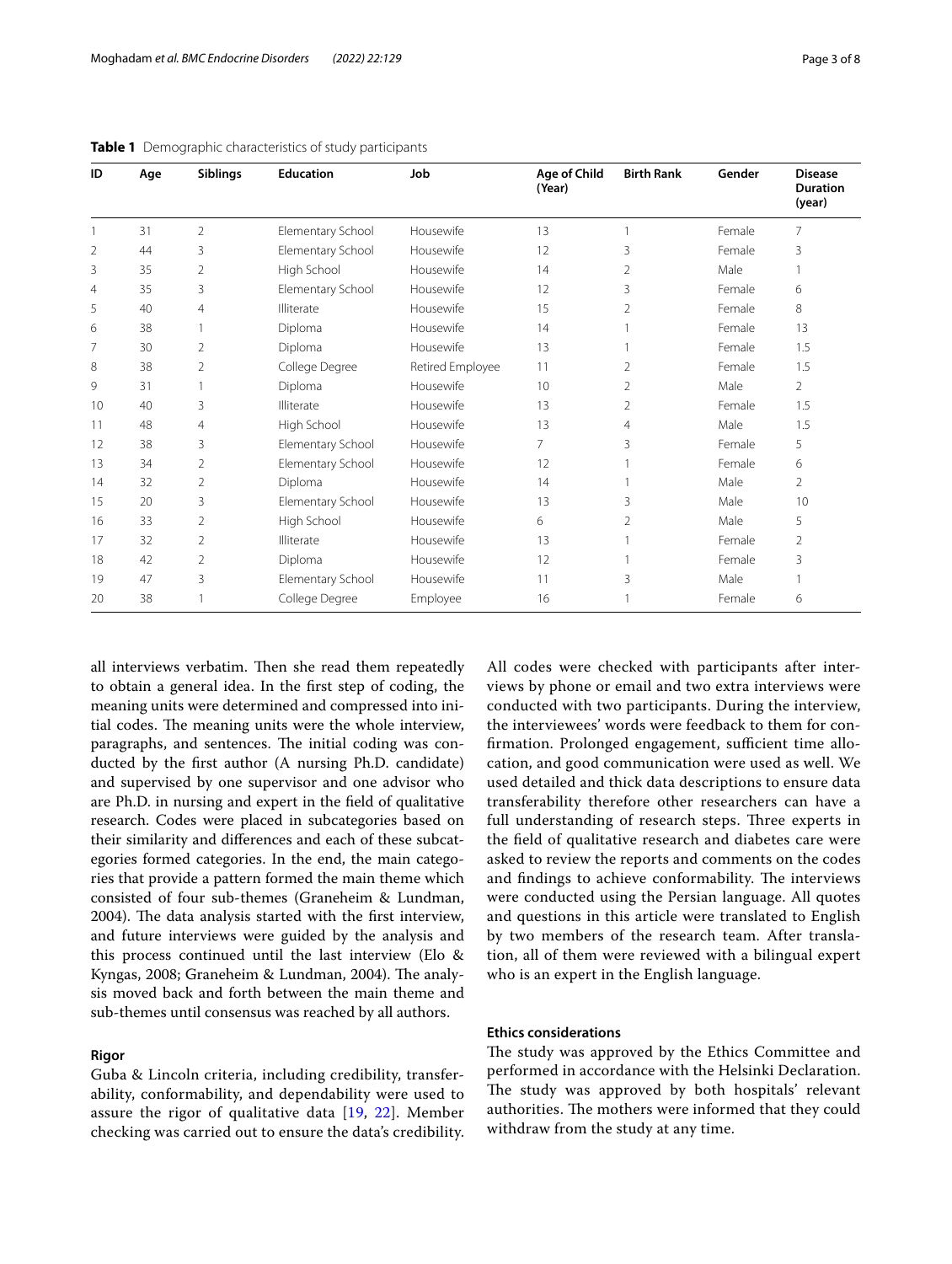# **Results**

Study participants were 20 mothers who had a child with type 1 diabetes. The main emerged theme was coping with the burden of care through the personalized coping and active acquisition of social support. The main theme consisted of four sub-themes including Crisis in the family and burden of care, Losing the family equilibrium, Personalized coping strategies, and Active acquisition of social support. The main theme, sub-themes, and categories are presented in Table [2](#page-3-0).

# **Coping with the burden of care through personalized strategies and active acquisition of social support**

Being a mother with a child with T1D was a very challenging task. Mothers usually were the frst-line caregiver. They considered themselves as the main person, responsible for their child's health. They also had other responsibilities such as caring for other children, job or household tasks, and familial and social relationships that could compromise with the full-time care of a diabetic child. This could also increase the burden of care. They wanted to maintain their family equilibrium. They tried to cope with the diagnosis and its consequences. Also, they sought actively family and social support.

# **Crisis in the family and burden of care**

Usually, the family found about the T1D diagnosis suddenly and it was very shocking. Hypoglycemia or other emergencies that they had been experienced for the frst time were very frightening events. Mothers expressed diferent emotions when they talked about the time that the child was frst diagnosed with diabetes such as fear, grief, shock, and anger. The chronic nature of diabetes and its lifetime complications made it very hard to accept especially for mothers. The family also experienced a time of tension and crisis. The illness of a family member, especially a child, was one of the most difficult situations that family members may face. Family members may have blamed themselves for the illness. Other members of the family depended on the mother's ability to manage the situation. The child did not have yet reached a level of understanding to know the disease. He/she knew there is a problem but did not know what or why. Most of the responsibility for the emotional support of the child was on the mother. One of the mothers said that: "The frst time I noticed a bad smell in his mouth. I was very scared. I realized there is a serious problem." Another mother explained her feelings as: "I was very sad. The fact that my child will not have a normal life bothered us a lot. His father and sister were also very upset. I had to comfort them."

The problems of children with treatment were explained by a mother: "She did not understand why she should inject insulin regularly or why she should not eat certain foods. She nodded constantly. I was always with her and I had to support her emotionally."

These were the short-term consequences of diagnosing diabetes in a child for the family and mothers. Mothers at this stage mostly reported feelings of denial and anger. Then they came to terms with the fact that their child has diabetes. One mother explained her feeling as: "I could not believe that my child had diabetes. I took him to different doctors. I fnally accepted that my child had diabetes. I had to deal with it."

### **Losing the family equilibrium**

The diagnosis of diabetes in a child disrupted the dynamics of the family. There were long-term consequences for the child and the family. Caring for a diabetic child required constant attention and adherence to a complex

<span id="page-3-0"></span>**Table 2** The main theme, sub-themes, and categories

| Theme                                                                                                      | Sub-themes                              | <b>Categories</b>                     |  |
|------------------------------------------------------------------------------------------------------------|-----------------------------------------|---------------------------------------|--|
| Coping with the burden of care through personalized strategies and<br>active acquisition of social support | Crisis in the family and burden of care | Sudden onset<br>High level of stress  |  |
|                                                                                                            |                                         | Complex care<br>Rigorous care         |  |
|                                                                                                            | Losing the family equilibrium           | Economic imbalance                    |  |
|                                                                                                            |                                         | Imbalance in the family relationships |  |
|                                                                                                            | Personalized coping strategies          | Self-empowerment                      |  |
|                                                                                                            |                                         | Changing climate family               |  |
|                                                                                                            |                                         | Relationship Making                   |  |
|                                                                                                            |                                         | Screening the people for relationship |  |
|                                                                                                            | Active acquisition of social support    | Family support                        |  |
|                                                                                                            |                                         | Organizational support                |  |
|                                                                                                            |                                         | Spiritual Support                     |  |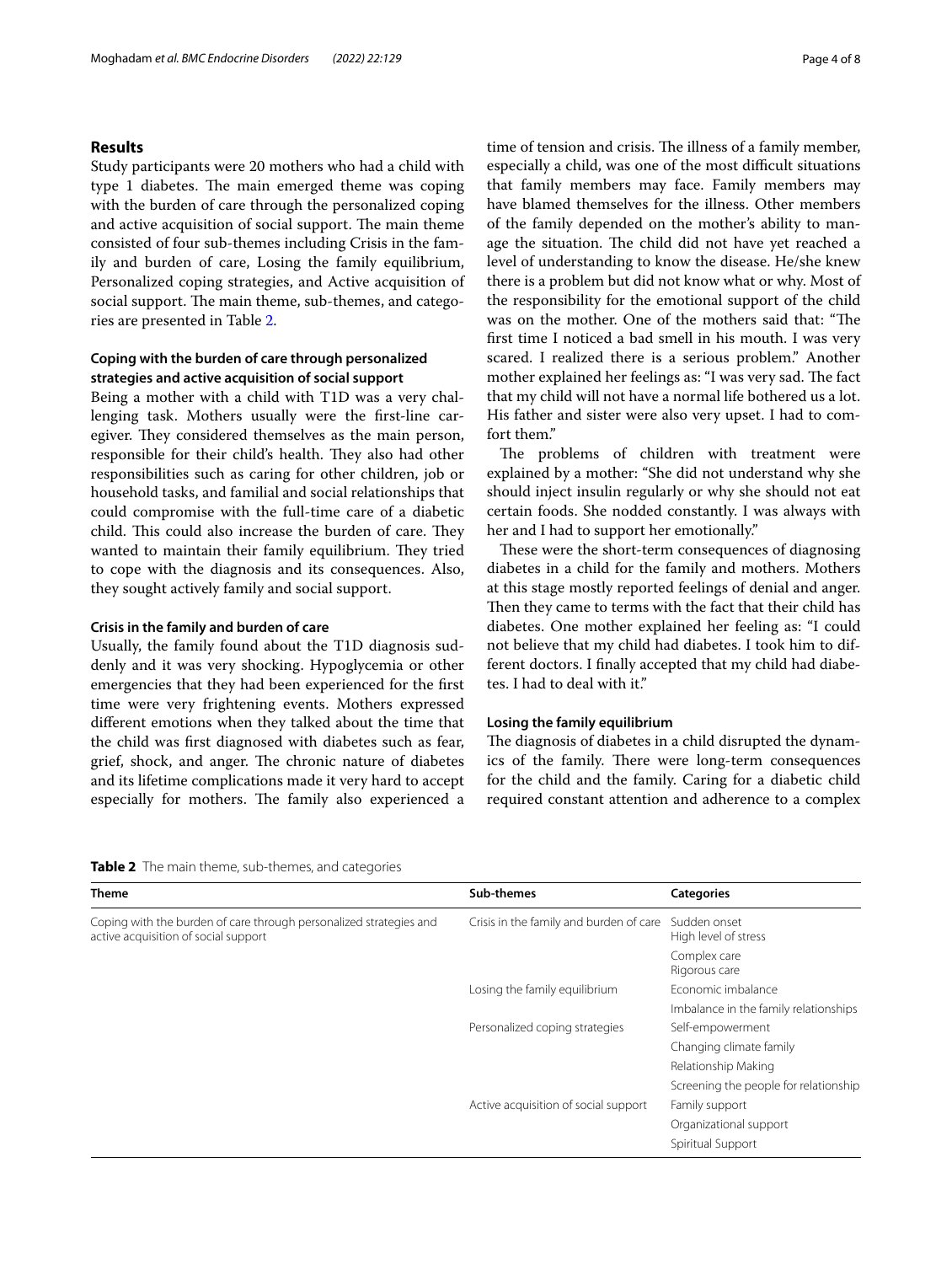medical and dietary regime. At the same time, the mother's interpersonal relationships within and outside the family were afected. Caring for a child with diabetes had the greatest impact on a mother's occupation. It was very difficult to leave a child to kindergarten or with grandparents. So, in many cases, the mother had to quit her job. This also reduced the family income. Paying more attention to one child may has been hurt the feelings of other children. All of the above-mentioned could harm the balance inside the family. The mothers have been tried to restore this balance in any way possible. One mother said that: "I could not go to work. There were also medicines needed by the child. We also had specialist visits regularly. Our lives were completely out of balance fnancially." Regarding the dissatisfaction of other children one mother mentioned that: "I spend a lot of time with Ahmed. This has made his siblings dissatisfied." Family relationships can damage by the burden as one mother explained: "Going to family gatherings has become very difficult. Because we have to watch his diet. My mom and dad expect me to visit them regularly, but I can't. This has made them irritated."

#### **Personalized coping strategies**

After going through the initial critical stage, the mothers tried to bring balance back to their lives. Each mother used her strategies. The first strategy was self-empowerment. Mothers sought to increase their knowledge of diabetes and care for diabetic patients. Successful implementation of the caregiver role required signifcant competencies and a positive attitude towards disease control. Mothers started to fnd new information "I started reading online about diabetes care, I obligated myself to take the responsibility of the care of my child myself".

The second strategy was the change in the emotional and psychological climate of the family. Creating a happy climate within the family and reducing stress increased blood sugar control and improved interpersonal relationships. As one mother said: "We try to make the atmosphere of the house happy. When we are happy, Ali is happy too and he cooperates better".

The third strategy was to preserve existing relationships and create new ones. Also, establishing new relationships was especially important for mothers, particularly with healthcare providers. Good relationship with healthcare team was a good support resource: "I established a good relationship with the health center physician. Every time I had a problem, she helped me".

Reducing the negative interference of relatives was the fourth strategy of mothers. Negative comments can weaken the attitude of the family and the diabetic child. Communicating with hand-picked people who worked to improve the child's mood was another strategy for mothers. As one mother said: "We cut ties with our relatives who gave negative comments. Some people's words do not help. We interact more with those who have a positive efect on Muhammad's recovery."

# **Active acquisition of social support**

The second factor that helped mothers cope with their child's illness was strong social support. Three levels of support were identifed, including family, social, and spiritual. Mothers who actively pursued these sources of support were better able to cope with their child's diabetes and decrease the burden of care.

The family was the first source of support for mothers. Intra-family support, including support from the husband and other children, was the most efective source of support. Mothers actively involved their husbands and other children in the process of caring for a diabetic child. One mother mentioned her husband support: "My husband participates in all the care; he also takes care of the other children. He always supports me emotionally."

Relatives like grandmothers and grandfathers were another source, but they could not help efficiently because of the complexity of care. Support from relatives was mentioned by mothers: "My mother would love to help, but caring for a diabetic child is very complicated."

The second source of support was supportive and social groups. These supporters included peers, healthcare providers, and social organizations (insurance organizations, the Diabetes Association, the school), who play an important role in maternal care. As one mother said "The Diabetes Association and the hospital have regular training sessions. I received a lot of information from them. They also have consulting services."

Given the important role that religion and spirituality play in the lives of Iranians, spiritual support was a strong source of support. Mothers used their spiritual resources in this situation: "I always hoped in God, especially in those critical times. Prayer always gives me hope."

# **Discussion**

The current study aimed to explore the experience of mothers with a diabetic child of the coping process with the diagnosis and caregiver burden. Our results showed that mothers of children with T1D can cope with the disease with their personalized strategies and actively get support from proper resources. The process showed a path from crisis to coping. While all mothers can reach a level of coping with their child's diabetes, the strategies that they use, and the social support they can get, help them to decrease the burden of care.

The first encounter with diabetes was found very stressful for mothers. They experienced feelings of anger, denial, and eventual acceptance of their child's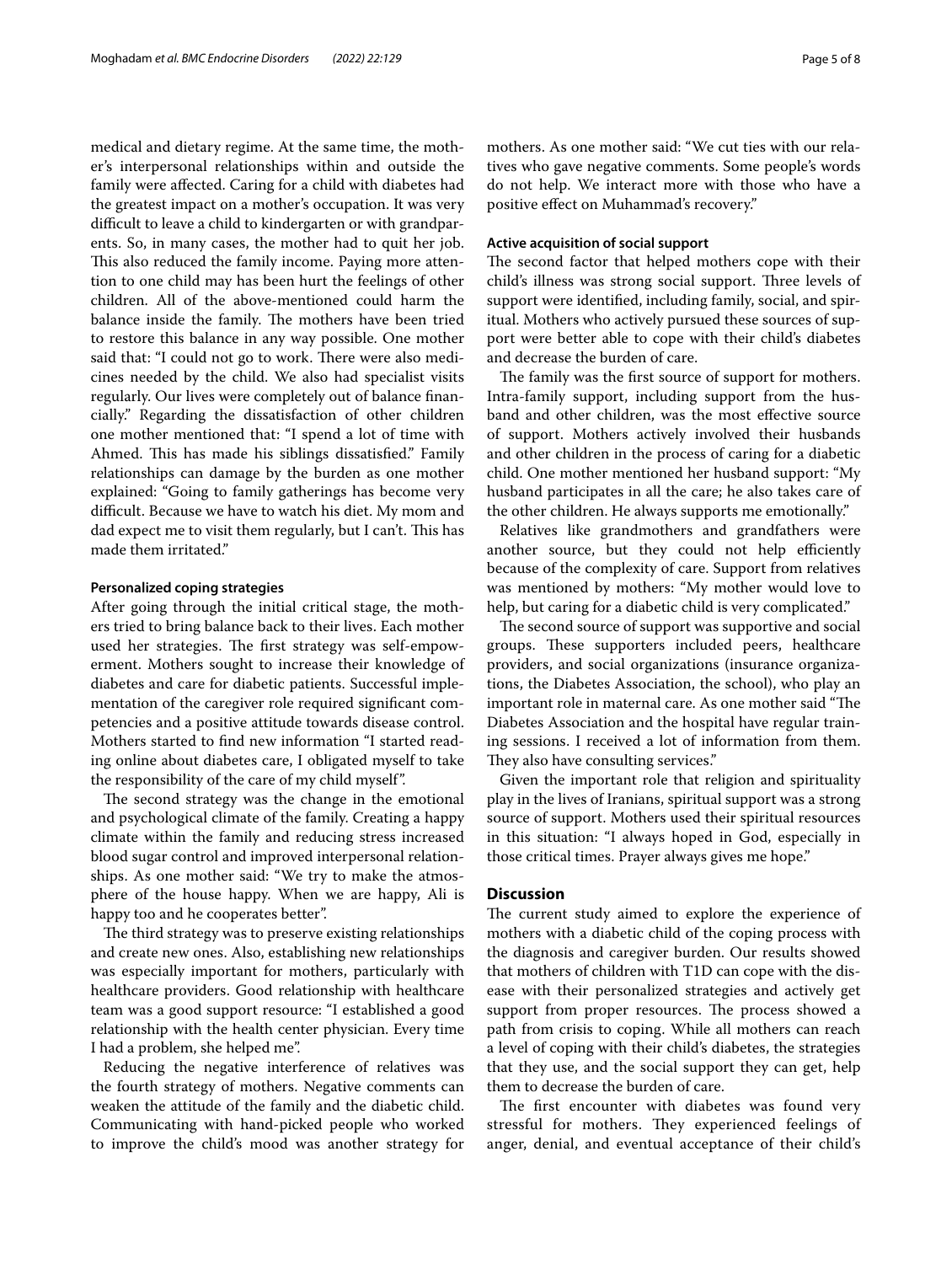illness. Exposure to the disease of a child has also been reported in previous studies as a stressful experience. Bowes, Lowes [[23\]](#page-7-4) reported that parents of children with diabetes had feelings associated with grief, such as anger and guilt. They reported that while parents had adapted to the needs of diabetes management, they experienced a resurgence of grief at critical times during their child's growth. Our results also showed the same crisis situations like when the mother wants to keep her job, they may face with new challenges.

Diabetes, like other chronic diseases, opens a dark horizon for the family. Lifelong illness, the need for insulin injections, and life-threatening and debilitating complications can greatly increase maternal anxiety. The above mentioned can explain the crisis and the sense of helplessness for mothers. The need for constant care and fear of severe complications can also explain the high care burden. T1D is among the diseases with the highest caregiver burden [[24](#page-7-5)]. Numerous studies have shown that the burden of caring for mothers with a child with diabetes drastically reduces their quality of life [[25–](#page-7-6)[28](#page-7-7)]. Even the sleep of the parents of a child with diabetes is severely afected [[29–](#page-7-8)[32](#page-7-9)]. Our results also showed that the nature of diabetes creates a crisis for the family and the burden of caring intensifes it. The results of a study by Commissariat, Harrington [[33](#page-7-10)] showed two types of burden including the emotional burden of diabetes on parents and their children and the burden of fnding, training, and trusting efective secondary caregivers. Parents believed that they play the role of child pancreas. Our results also showed the same pattern of facing with the disease and trying to fnd suitable resources.

Our results showed a crisis in the frst steps of diagnosis where the family are in shock. The results of a study in Iran concluded that the reactions at the time of diagnosis were mainly due to lack of information, lack of attention to their needs at the time of diagnosis, and the sudden diagnosis and lack of enough time for mothers to accept the disease [[34\]](#page-7-11). According to our results, the whole family needs support to be able to bring balance back to life.

Our results showed that T1D in a child can push the family out of equilibrium. The family income and relationships within and outside the family will change. While adults with chronic diseases can cope with the new lifestyle, children need their caregivers to do the changes. As the results of a study conducted by Moreira, Frontini [\[35](#page-7-12)] showed that caring for a child with Type 1 diabetes can change interfamily relationships, our results showed that the child siblings may experience a feeling of abundance. We think the relationships within the family should be taken under consideration, the fnding that was mentioned in another study [[36](#page-7-13)].

Our results showed that because of quitting the job by mother due to the caregiving to the diabetic child can afect the family income and increase its expenses, the results of several studies showed that the family income was related to poor adherence to treatment [\[37,](#page-7-14) [38](#page-7-15)]. Based on our results losing the equilibrium of the family was a threat to the children and parents' health.

Our results showed that mothers tried to overcome the burden of care and regain the balance of their family through personalized strategies and fnding new sources of support. This result was a new approach to see the eforts of mothers to cope with their children's disease. Providing care to a child with a chronic disease needs vast sources of support but usually, mothers are alone on it. Families and especially mothers who are successful in the process of overcoming the burden of care use their limited resources more smartly and effectively. This result was in line with another study that was conducted to evaluate the benefts of a Family Strengths Oriented Therapeutic Conversation intervention to mothers of children and adolescents in Iceland with newly diagnosed chronic illnesses/disorders. Their results showed that they reported signifcantly higher family support, greater conviction about their illness beliefs, increased quality of life, and greater satisfaction with health care services [[39\]](#page-7-16). Our results showed that mothers can benefit from the support of healthcare providers. The results of a study by Khandan, Abazari [[40\]](#page-7-17) showed that the mothers of children with diabetes face care management challenges, and they experience a hard life. They concluded that transferring the roles of professional caregivers to mothers can cause many challenges. Our results showed that mothers were using the help of healthcare professionals to reach independence in care.

We found a path that Iranian mothers used to cope with the burden of care of a child with T1D. Our results were unique and relatable to eastern cultures that mothers are mostly the frst caregiver and governmental and social supports are usually weak. However, our review showed that in other cultures the burden of care is also high and can change the balance of the family. We also interviewed only mothers with one diabetic child. New studies with mothers who have more children with diabetes can be helpful to fully understand the process of coping.

# **Conclusion**

Our results showed a path from crisis to cope in mothers who had a child with diabetes. Based on our results mothers in the absence of efective health care and support institutions in Western countries, family members, especially mothers, have a greater role to play in caring for children in developing countries. Contrary to the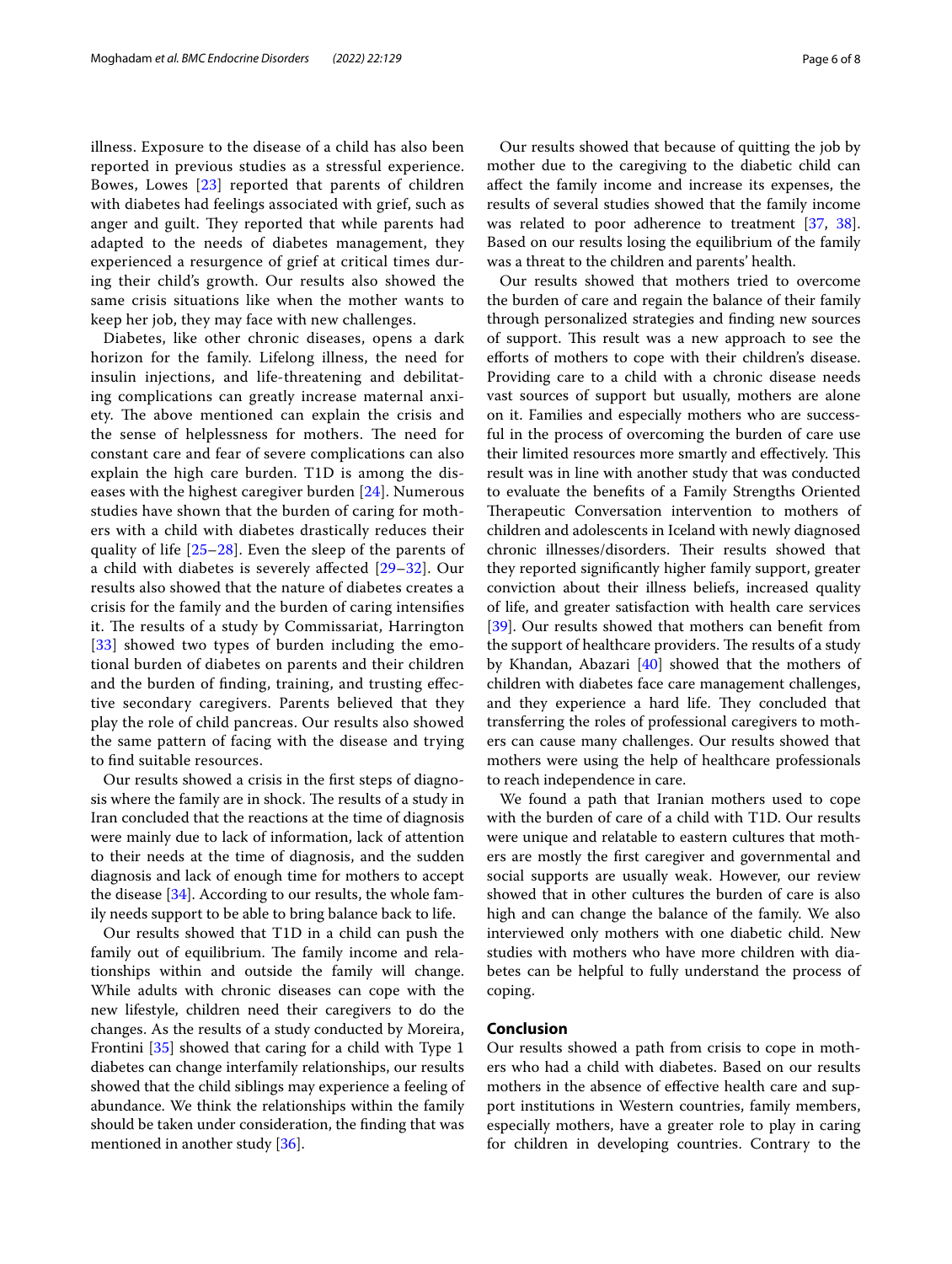results of some previous research, our results showed that mothers tried to reduce the burden of care and restore balance to the family by using personalized strategies. Families who have children with type 1 diabetes need extensive and personalized care plans.

#### **Abbreviations**

T1D: Type 1 diabetes (T1D); MENA: The Middle East and North Africa.

#### **Acknowledgements**

This study was a part of a Ph.D. dissertation of Zhaleh Zeinaly. This research did not receive any specifc grant. The authors appreciate the Pediatric Center of Urmia University of Medical Sciences, Diabetes Society, Pediatric medical center of Tehran University of Medical Sciences, and all the mothers who participated in this study.

#### **Authors' contributions**

Y.H.M., Z.Z., and F.A. wrote the manuscript draft. Y.H.M., Z.Z., and F.A. designed the study. Z.Z. did the data gathering. Y.H.M., Z.Z., and F.A. conducted the analyses. All authors reviewed the fnal manuscript. All authors read and approved the fnal manuscript.

#### **Funding**

The research project was approved and funded by Urmia University of medical sciences vice-chancellor of research.

#### **Availability of data and materials**

The datasets generated and/or analysed during the current study are not publicly available due the nature of the study. The study is conducetd with a qualitative method. Data are available from the corresponding author on reasonable request.

#### **Declarations**

#### **Ethics approval and consent to participate**

This study was approved by the Urmia University of Medical Sciences Ethical Committee (approval ID: IR.UMSU.REC.1397.284, 2018 October 24). Written informed consent for participation was obtained from each participant after full disclosure of the aim of the study. Participation was voluntary. We asked permission for recording the participant's voice during the interviews.

# **Consent for publication**

Not Applicable.

#### **Competing interests**

There are no known conficts of interest for any of the authors of this manuscript that would interfere with the integrity of this research.

#### **Author details**

<sup>1</sup> Faculty of Nursing & Midwifery School, Urmia University of Medical Sciences, UMSU Central Site: Orjhans Street, Resalat Blvd, Urmia 571478334, Iran. <sup>2</sup>Faculty of Medical Sciences, Department of Nursing, Tarbiat Modares University, Tehran, Iran.

### Received: 7 July 2021 Accepted: 9 May 2022 Published online: 13 May 2022

#### **References**

- <span id="page-6-0"></span>Iversen AS, Graue M, Haugstvedt A, Råheim M. Being mothers and fathers of a child with type 1 diabetes aged 1 to 7 years: a phenomenological study of parents' experiences. Int J Qual Stud Health Well Being. 2018;13(1):1487758.<https://doi.org/10.1080/17482631.2018.1487758>.
- <span id="page-6-1"></span>2. Esteghamati A, Etemad K, Koohpayehzadeh J, Abbasi M, Meysamie A, Noshad S, et al. Trends in the prevalence of diabetes and impaired fasting glucose in association with obesity in Iran: 2005–2011. Diabetes Res Clin

Pract. 2014;103(2):319–27. <https://doi.org/10.1016/j.diabres.2013.12.034> Epub 2014/01/23 PubMed PMID: 24447808.

- <span id="page-6-2"></span>3. Javanbakht M, Mashayekhi A, Baradaran HR, Haghdoost A, Afshin A. Projection of Diabetes Population Size and Associated Economic Burden through 2030 in Iran: Evidence from Micro-Simulation Markov Model and Bayesian Meta-Analysis. PLoS One. 2015;10(7):e0132505. [https://](https://doi.org/10.1371/journal.pone.0132505) [doi.org/10.1371/journal.pone.0132505](https://doi.org/10.1371/journal.pone.0132505) PubMed PMID: 26200913; Epub 2015/07/23 PubMed Central PMCID: PMCPMC4511591.
- <span id="page-6-3"></span>Sarayani A, Rashidian A, Gholami K. Low utilisation of diabetes medicines in Iran, despite their affordability (2000–2012): a time-series and benchmarking study. BMJ Open. 2014;4(10):e005859. [https://doi.org/10.1136/](https://doi.org/10.1136/bmjopen-2014-005859) [bmjopen-2014-005859](https://doi.org/10.1136/bmjopen-2014-005859) Epub 2014/10/18 PubMed PMID: 25324322; PubMed Central PMCID: PMCPMC4202013.
- <span id="page-6-4"></span>5. Esteghamati A, Larijani B, Aghajani MH, Ghaemi F, Kermanchi J, Shahrami A, et al. Diabetes in Iran: Prospective Analysis from First Nationwide Diabetes Report of National Program for Prevention and Control of Diabetes (NPPCD-2016). Sci Rep. 2017;7(1):13461. [https://doi.org/10.1038/](https://doi.org/10.1038/s41598-017-13379-z) [s41598-017-13379-z.](https://doi.org/10.1038/s41598-017-13379-z)
- <span id="page-6-5"></span>6. DiMeglio LA, Evans-Molina C, Oram RA. Type 1 diabetes. The Lancet. 2018;391(10138):2449–62. [https://doi.org/10.1016/S0140-6736\(18\)](https://doi.org/10.1016/S0140-6736(18)31320-5) [31320-5.](https://doi.org/10.1016/S0140-6736(18)31320-5)
- <span id="page-6-6"></span>7. Zaworski K, Ławnik A, Kubińska Z, Shpakou A. Physioprophylaxis of type 1 diabetes in children using physical exercise. Health Probl Civiliz. 2019;13(4):287–95. [https://doi.org/10.5114/hpc.2019.89834.](https://doi.org/10.5114/hpc.2019.89834)
- <span id="page-6-7"></span>8. Rechenberg K, Grey M, Sadler L. Stress and Posttraumatic Stress in Mothers of Children With Type 1 Diabetes. J Fam Nurs. 2017;23(2):201–25. <https://doi.org/10.1177/1074840716687543> Epub 2017/08/11 PubMed PMID: 28795899; PubMed Central PMCID: PMCPMC5611825.
- <span id="page-6-8"></span>9. Greening L, Stoppelbein L, Cheek K. Racial/ethnic disparities in the risk of posttraumatic stress disorder symptoms among mothers of children diagnosed with cancer and Type-1 diabetes mellitus. Psychol Trauma. 2017;9(3):325–33.<https://doi.org/10.1037/tra0000230>Epub 2016/12/13 PubMed PMID: 27936852; PubMed Central PMCID: PMCPMC5411309.
- <span id="page-6-9"></span>10. Arab M, Bernstein C, Haghshenas A, Ranjbar H. Factors associated with caregiver burden for mothers of children undergoing Acute Lymphocytic Leukemia (ALL) treatment. Palliat Support Care. 2020;18(4):405–12. <https://doi.org/10.1017/S1478951519000853>Epub 2019/11/16 PubMed PMID: 31727187.
- <span id="page-6-10"></span>11. Li Y, Wang K, Yin Y, Li Y, Li S. Relationships between family resilience, breast cancer survivors' individual resilience, and caregiver burden: A crosssectional study. Int J Nurs Stud. 2018;88:79–84. [https://doi.org/10.1016/j.](https://doi.org/10.1016/j.ijnurstu.2018.08.011) [ijnurstu.2018.08.011](https://doi.org/10.1016/j.ijnurstu.2018.08.011) Epub 2018/09/14 PubMed PMID: 30212748.
- <span id="page-6-11"></span>12. Kaur N, Puria A, Kumar A, Chaudhury S, Goyal E, Singh VP. Caregiver burden among working women and homemakers taking care of psychiatric patients. Ind Psychiatry J. 2021;30(Suppl 1):S166.
- <span id="page-6-12"></span>13. Gharaibeh HF, Gharaibeh MK. Quality of life of working and non-working Jordanian mothers caring for chronically ill child and its associated factors. Heliyon. 2021;7(3):e06320. [https://doi.org/10.1016/j.heliyon.2021.](https://doi.org/10.1016/j.heliyon.2021.e06320) [e06320](https://doi.org/10.1016/j.heliyon.2021.e06320) Epub 2021/03/19 PubMed PMID: 33732916; PubMed Central PMCID: PMCPMC7938251.
- <span id="page-6-13"></span>14. Oser TK, Oser SM, McGinley EL, Stuckey HL. A Novel Approach to Identifying Barriers and Facilitators in Raising a Child With Type 1 Diabetes: Qualitative Analysis of Caregiver Blogs. JMIR Diabetes. 2017;2(2):e27. <https://doi.org/10.2196/diabetes.8966>Epub 2018/10/07 PubMed PMID: 30291073; PubMed Central PMCID: PMCPMC6238834.
- <span id="page-6-14"></span>15. Lu Q, Li Y, Cai Z, Cui S, Shi Y. Home-based health management needs of children with type 1 diabetes mellitus in China: an information platformbased qualitative study. Transl Pediatr. 2020;9(4):532–40. [https://doi.org/](https://doi.org/10.21037/tp-20-118) [10.21037/tp-20-118](https://doi.org/10.21037/tp-20-118) Epub 2020/09/22 PubMed PMID: 32953551; PubMed Central PMCID: PMCPMC7475315.
- <span id="page-6-15"></span>16. Rossiter RC, Cooper JL, Marjei SI, Brownie S. Case-Based Insights: Arab Muslim Mothers' Experiences of Managing a Child Newly Diagnosed With Type 1 Diabetes Mellitus. SAGE Open Nurs. 2019;5:2377960819870979. <https://doi.org/10.1177/2377960819870979> Epub 2019/08/29 PubMed PMID: 33415251; PubMed Central PMCID: PMCPMC7774390.
- <span id="page-6-16"></span>17. Capistrant BD, Friedemann-Sanchez G, Pendsey S. Diabetes stigma, parent depressive symptoms and Type-1 diabetes glycemic control in India. Soc Work Health Care. 2019;58(10):919–35. [https://doi.org/10.1080/00981](https://doi.org/10.1080/00981389.2019.1679321) [389.2019.1679321](https://doi.org/10.1080/00981389.2019.1679321) Epub 2019/11/02 PubMed PMID: 31675285.